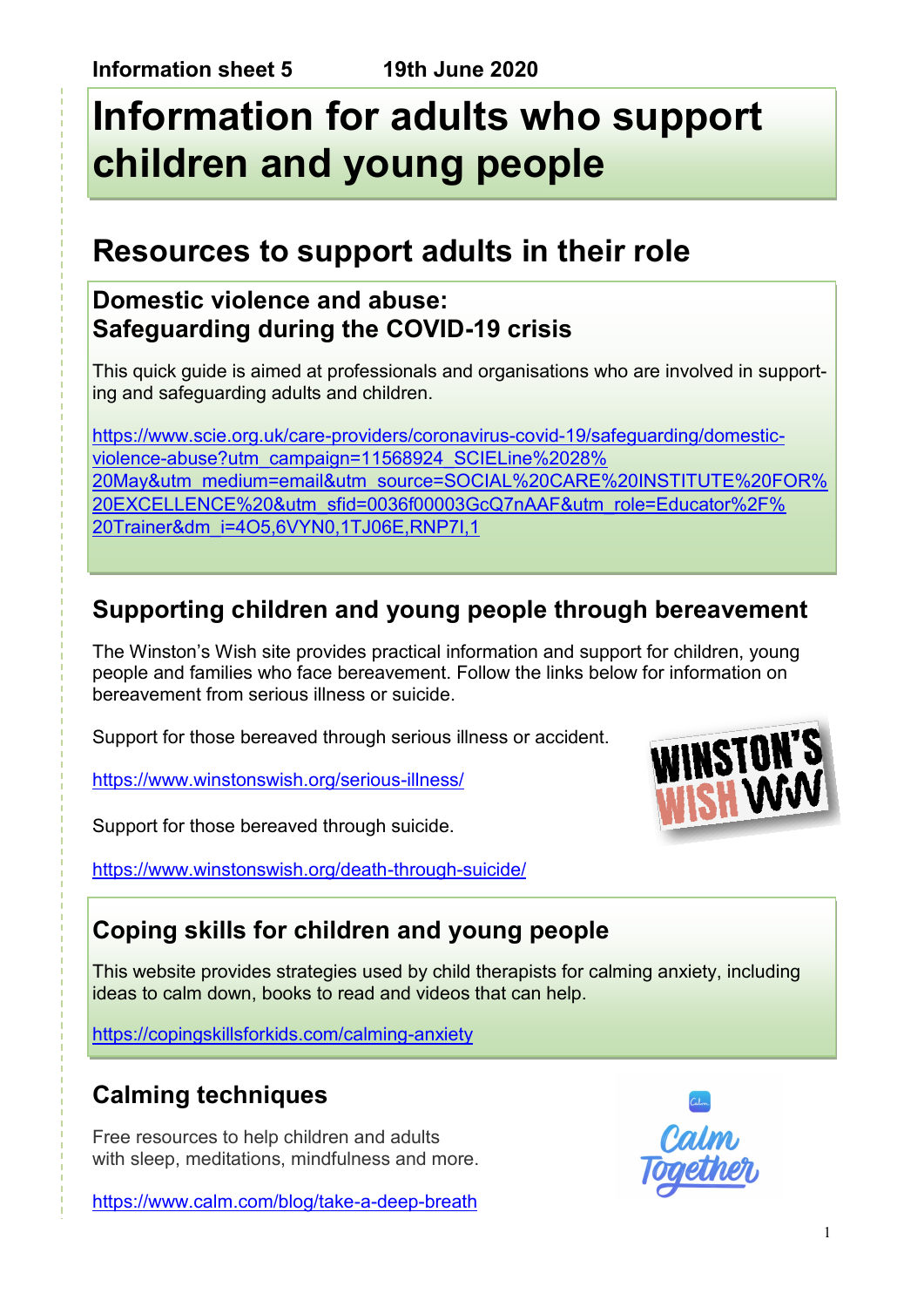## **Free Additional Support Needs webinars from Children in Scotland**



Through the Wellbeing Fund, Children in Scotland are able to deliver five free webinars aimed at parents and carers of children with additional support needs.

The webinars aim to provide a space where people can connect, share and learn together under the guidance of expert trainers.

#### **They`re going live on:**

Tuesday, 7 July 2020, 10.30am-12pm (FREE) Discussing coronavirus and lockdown with children/teens with ASN Delivered by Corrie McLean, Three Sisters Consultancy

Monday, 20 July 2020, 3pm-4.30pm (FREE) Supporting children/teens with ASN to manage health anxieties Delivered by Corrie McLean, Three Sisters Consultancy

Thursday, 23 July 2020, 10.30-12pm (FREE) Understanding children`s rights and additional support requirements Delivered by My Rights, My Say

Tuesday, 28 July 2020, 10.30am-12pm (FREE) Creating positive home routines for children/teens with ASN Delivered by Corrie McLean, Three Sisters Consultancy

Friday, 31 July 2020, 3pm-4.30pm (FREE) Supporting children/teens with ASN with their transition back to schooling Delivered by Corrie McLean, Three Sisters Consultancy

You can find details of all of the upcoming webinars by clicking on the link

[https://www.eventbrite.co.uk/o/children-in-scotland-20206726841?](https://www.eventbrite.co.uk/o/children-in-scotland-20206726841?utm_source=phplist5981&utm_medium=email&utm_content=HTML&utm_campaign=Free+ASN+webinars+-+Join+us+for+more+online+CPD) [utm\\_source=phplist5981&utm\\_medium=email&utm\\_content=HTML&utm\\_campaign=Fre](https://www.eventbrite.co.uk/o/children-in-scotland-20206726841?utm_source=phplist5981&utm_medium=email&utm_content=HTML&utm_campaign=Free+ASN+webinars+-+Join+us+for+more+online+CPD) [e+ASN+webinars+-+Join+us+for+more+online+CPD](https://www.eventbrite.co.uk/o/children-in-scotland-20206726841?utm_source=phplist5981&utm_medium=email&utm_content=HTML&utm_campaign=Free+ASN+webinars+-+Join+us+for+more+online+CPD)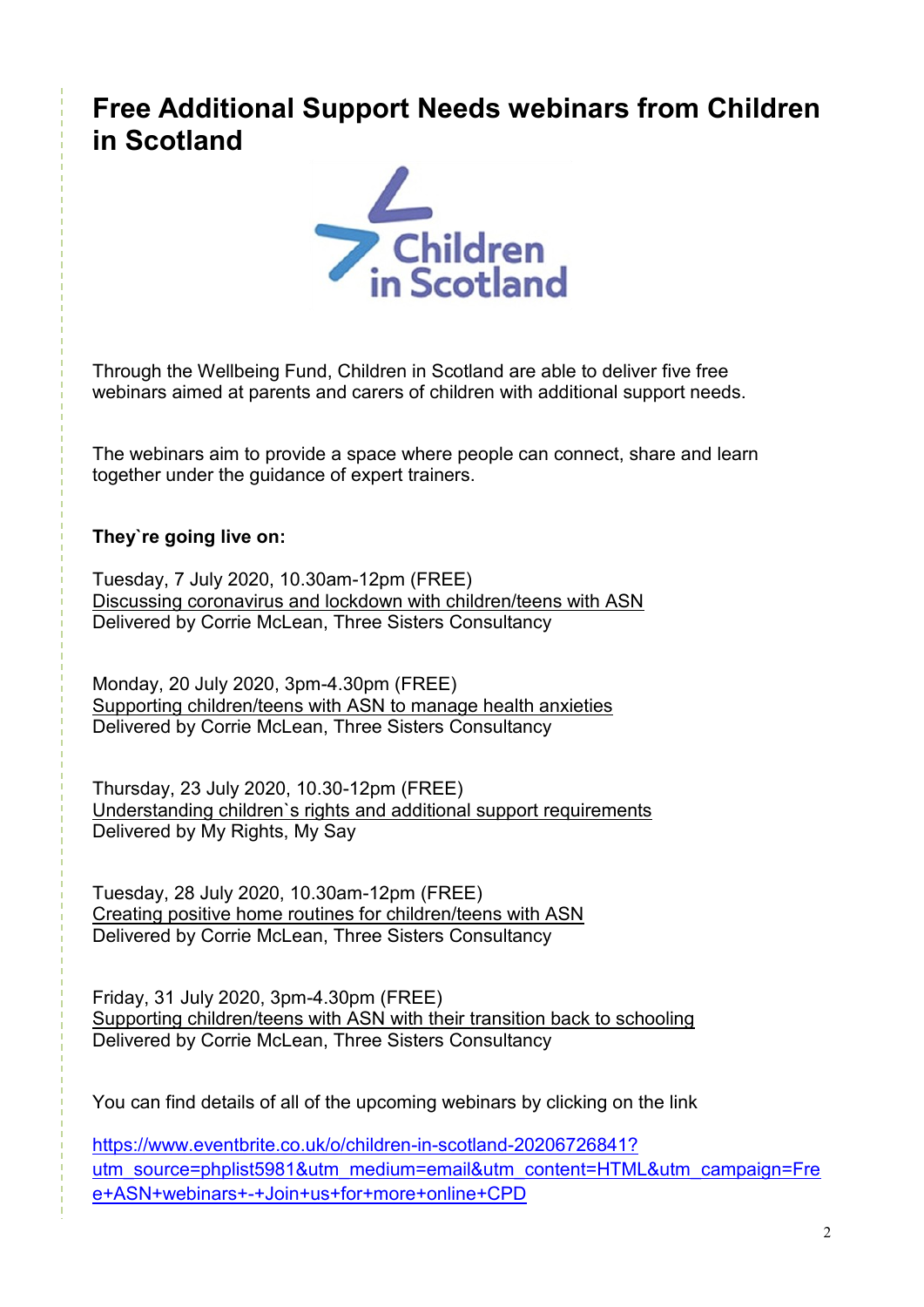# **Resources and activities for children and young people**

#### **Make an art masterpiece**

This free App can be used to transform your photos into art pieces in the style of famous artists.



<https://artsandculture.google.com/camera/art-transfer>

#### **Fact-checking tools for teens and tweens**

This website enables young people to check out facts about the news they hear. Claims of "fake news" get thrown around regularly in the media. But how do you know if you're reading a credible news source? That's where fact-checking comes in. Sites that let kids verify the information they see in news stories, videos, and other sources are crucial to separate fact from fiction.

<https://www.commonsensemedia.org/lists/fact-checking-tools-for-teens-and-tweens>

#### **Can't Talk Write: helping young people to express how they feel**

This toolkit is evidence based and promotes writing as a means of supporting young people to improve their mental wellbeing. It helps them feel calmer and supports them to articulate their thoughts and feelings.

There are two toolkits: one for young people aged 11-18 years old and one for adults working with young people. Each toolkit includes printable activities and ideas to get young people writing. Writing is a great way to express thoughts and feelings. Getting things down on paper can really help to make sense of problems, too.

[https://www.actionforchildren.org.uk/what-we-do/children-young-people/mental-health/](https://www.actionforchildren.org.uk/what-we-do/children-young-people/mental-health/cant-talk-write/?utm_source=corporate&utm%20medium=referral&utm_campaign=&utm_content=cant-talk-write-royal-mail) [cant-talk-write/?utm\\_source=corporate&utm me](https://www.actionforchildren.org.uk/what-we-do/children-young-people/mental-health/cant-talk-write/?utm_source=corporate&utm%20medium=referral&utm_campaign=&utm_content=cant-talk-write-royal-mail)[dium=referral&utm\\_campaign=&utm\\_content=cant-talk-write-royal-mail](https://www.actionforchildren.org.uk/what-we-do/children-young-people/mental-health/cant-talk-write/?utm_source=corporate&utm%20medium=referral&utm_campaign=&utm_content=cant-talk-write-royal-mail)